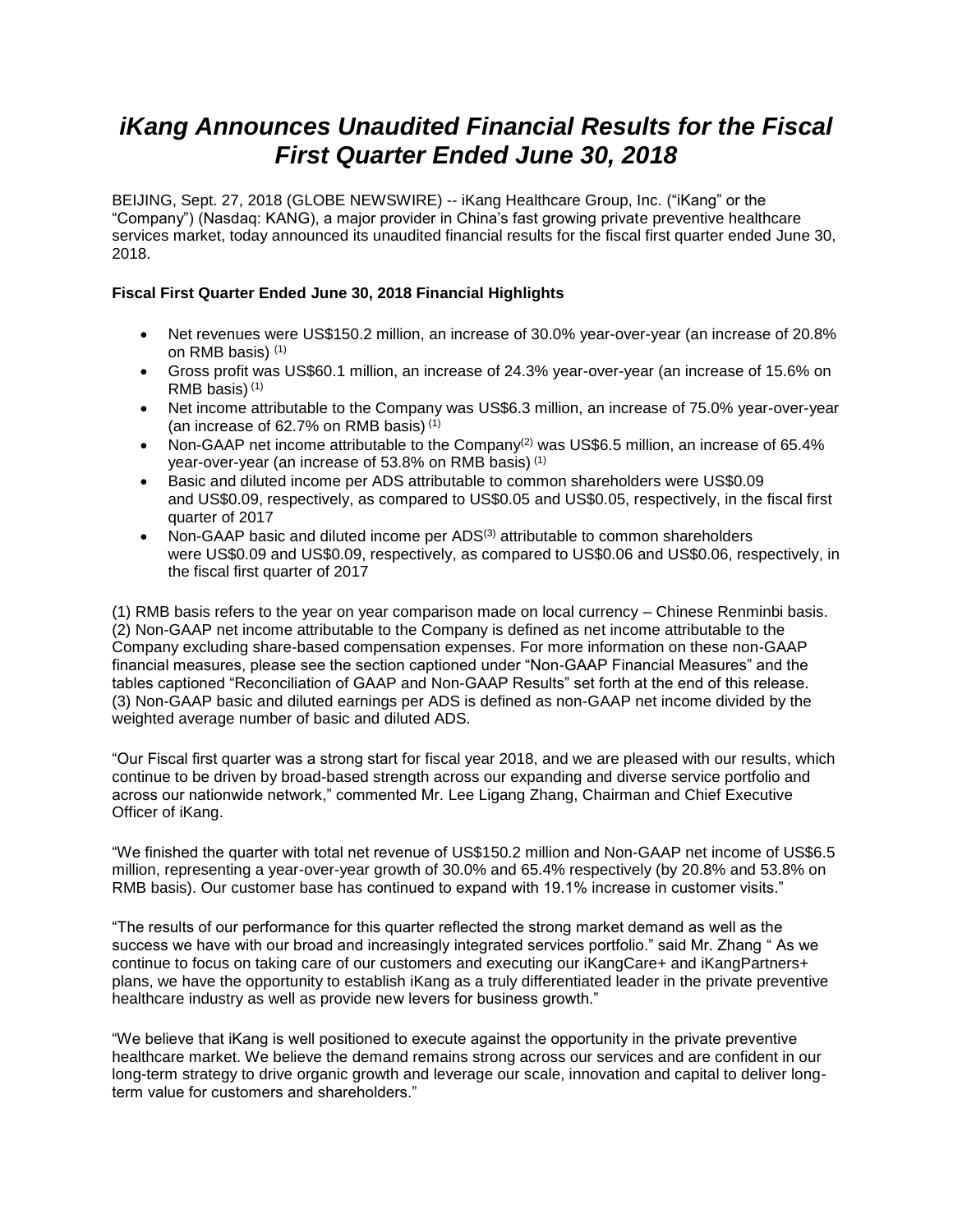# **FISCAL FIRST QUARTER ENDED JUNE 30, 2018 UNAUDITED FINANCIAL RESULTS**

#### **Net Revenues** (1)

Net revenues for the fiscal first quarter were US\$150.2 million, representing a 30.0% increase from US\$115.6 million in the same period of the last fiscal year*.* On a RMB basis, the revenue growth was 20.8% compared to the fiscal first quarter of 2017. As of June 30, 2018, the number of self-owned medical centers totaled 113 compared to 104 as of June 30, 2017. In this quarter, the Company served approximately a total of 1.68 million customer visits under both corporate and individual programs, representing an increase of 19.1% compared to the fiscal first quarter of 2017.

The table below sets forth a breakdown of net revenues:

| (US\$ million)                        | <b>Fiscal First Quarter</b><br><b>Ended June 30, 2018</b> | <b>Fiscal First Quarter</b><br><b>Ended June 30, 2017</b> | YoY %<br>Change |   |
|---------------------------------------|-----------------------------------------------------------|-----------------------------------------------------------|-----------------|---|
| <b>Medical</b><br><b>Examinations</b> | 118.8                                                     | 95.0                                                      | 25.1            | % |
| <b>Disease</b><br><b>Screening</b>    | 17.2                                                      | 9.7                                                       | 78.3            | % |
| <b>Dental Services</b>                | 5.3                                                       | 2.9                                                       | 83.5            | % |
| <b>Other Services</b>                 | 8.9                                                       | 8.0                                                       | 10.1            | % |
| <b>Total</b>                          | 150.2                                                     | 115.6                                                     | 30.0            | % |

*Medical Examinations*: Net revenues for the quarter were US\$118.8 million, representing a 25.1% increase from US\$95.0 million in the same period of the last fiscal year.

*Disease Screening*: Net revenues for the quarter were US\$17.2 million, representing a 78.3% increase from US\$9.7 million in the same period of the last fiscal year. Disease screening services refer to the additional services requested by individuals under the basic corporate medical examination programs as a result of individual needs.

*Dental Services*: Net revenues for the quarter were US\$5.3 million, representing an 83.5% increase from US\$2.9 million in the same period of the last fiscal year.

*Other Services*: Net revenues for the quarter were US\$8.9 million, representing a 10.1% increase from US\$8.0 million in the same period of the last fiscal year.

(1) iKang adopted ASC 606 by using modified retrospective method since April 1, 2018. The impact of applying this ASC is insignificant.

#### **Cost of Revenues**

Cost of revenues for the quarter was US\$90.1 million, representing a 34.0% increase from US\$67.2 million in the same period of the last fiscal year.

## **Gross Profit and Gross Margin**

Gross profit for the quarter was US\$60.1 million, representing a 24.3% increase from US\$48.4 million in the same period of the last fiscal year. Gross margin for the quarter was 40.0%, as compared to 41.8% in the first quarter of the last fiscal year.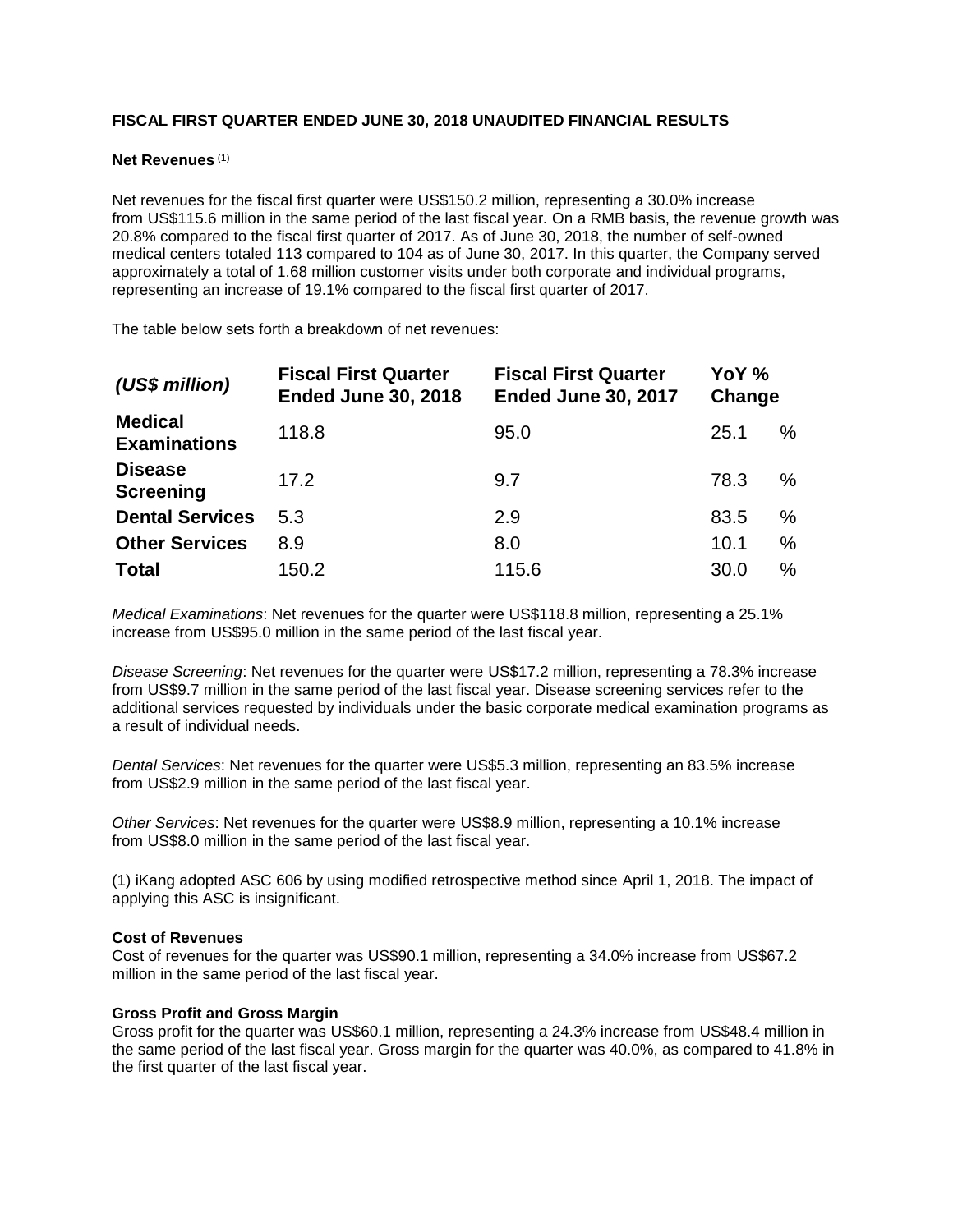### **Operating Expenses**

Total operating expenses for the quarter was US\$46.1 million, representing a 17.0% increase from US\$39.5 million in the same period of the last fiscal year.

#### Selling and marketing expenses

Selling and marketing expenses for the quarter were US\$24.3 million, accounting for 16.2% of total net revenues as compared to 16.7% in the same period of the last fiscal year.

#### General and administrative expenses

General and administrative expenses for the quarter were US\$21.0 million, accounting for 14.0% of total net revenues as compared to 16.9% in the same period of the last fiscal year. Excluding share-based compensation expenses of US\$292,000 for this quarter and US\$384,000 for the same quarter last year, the general and administrative expenses for the quarter was US\$20.7 million, accounting for 13.8% of total net revenue as compared to 16.5% in the same period of the last fiscal year.

#### Research and development expenses

Research and development expenses for the quarter were US\$0.8 million, accounting for 0.5% of total net revenues as compared to 0.6% in the same period of the last fiscal year.

#### **Income from Operations**

Income from operations for the quarter was US\$14.0 million, representing a 56.8% increase from US\$8.9 million in the same period of the last fiscal year. Excluding share-based compensation expenses of US\$292,000 for this quarter and US\$384,000 for the same quarter last year, non-GAAP income from operations for the quarter was US\$14.3 million as compared to US\$9.3 million, which reflected an increase of 53.4%.

#### **Non-GAAP EBITDA**

Non-GAAP EBITDA for the quarter was US\$25.6 million, representing a 31.2% increase from US\$19.5 million in the same period of the last fiscal year.

#### **Net Income**

Net income attributable to the Company for the quarter was US\$6.3 million, representing an increase of 75.0% from US\$3.6 million in the same period of the last fiscal year.

Non-GAAP net income attributable to the Company for the quarter was US\$6.5 million, representing an increase of 65.4% from US\$4.0 million in the same period of the last fiscal year.

#### **Basic and Diluted Earnings per ADS**

Basic and diluted loss per ADS attributable to common shareholders were US\$0.09 and US\$0.09, respectively, as compared to US\$0.05 and US\$0.05, respectively, in the same quarter of 2017.

Non-GAAP basic and diluted loss per ADS attributable to common shareholders were US\$0.09 and US\$0.09, respectively, as compared to US\$0.06 and US\$0.06, respectively, in the same quarter of 2017.

#### **Cash and Cash Equivalents**

As of June 30, 2018, the Company's cash and cash equivalents, restricted cash and term deposit totaled US\$46.4 million, as compared to US\$62.9 million as of March 31, 2018.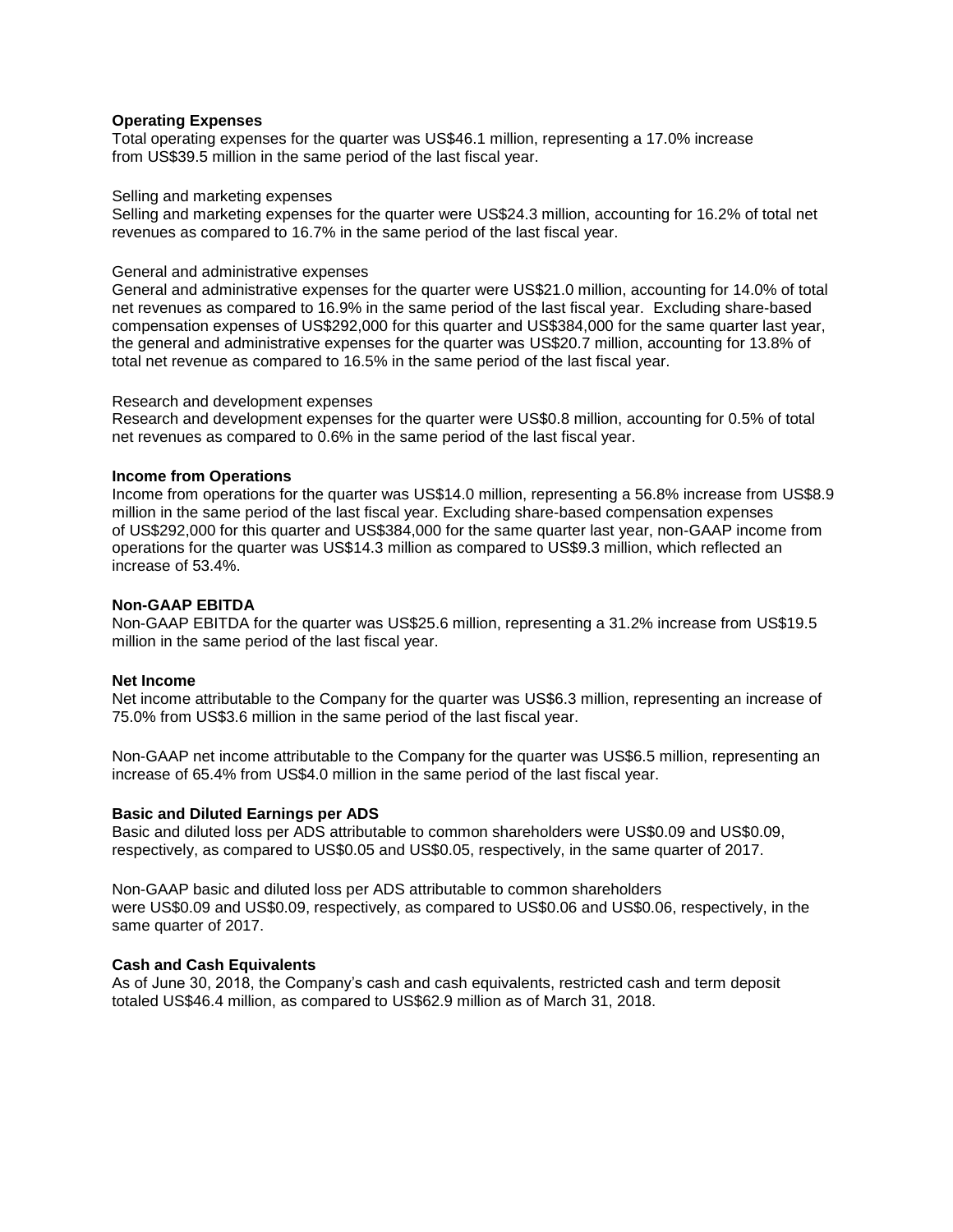# **STATEMENT REGARDING UNAUDITED FINANCIAL INFORMATION**

The unaudited financial information set forth above is subject to adjustments that may be identified when audit work is performed on the Company's year-end financial statements, which could result in significant differences from this unaudited financial information.

# **NON-GAAP FINANCIAL MEASURES**

To supplement our consolidated financial statements which are presented in accordance with U.S. GAAP, we also use non-GAAP operating income, non-GAAP net income and non-GAAP EBITDA as additional non-GAAP financial measures. We present these non-GAAP financial measures because they are used by our management to evaluate our operating performance. We also believe that these non-GAAP financial measures provide useful information to investors and others in understanding and evaluating our consolidated results of operations in the same manner as our management and in comparing financial results across accounting periods and to those of our peer companies.

Reconciliation of non-GAAP operating income, non-GAAP net income and non-GAAP EBITDA to the most directly comparable financial measures calculated and presented in accordance with U.S. GAAP is set forth at the end of this release.

## **About iKang Healthcare Group, Inc.**

iKang Healthcare Group, Inc. is one of the largest providers in China's fast-growing private preventive healthcare space through its nationwide healthcare services network.

iKang's nationwide integrated network of multi-brand self-owned medical centers and third-party facilities, provides comprehensive and high-quality preventive healthcare solutions across China, including medical examination, disease screening, outpatient service and other value-added services. iKang's customer base primarily comprises corporate clients, who contract with iKang to deliver medical examination services to their employees and clients, and receive these services at pre-agreed rates. iKang also directly markets its services to individual customers. In the fiscal first quarter ended June 30, 2018, iKang served a total of 1.68 million customer visits under both corporate and individual programs.

As of September 27, 2018, iKang has a nationwide network of 115 self-owned operating medical centers, covering 33 of China's most affluent

cities: Beijing, Shanghai, Guangzhou, Shenzhen, Chongqing, Tianjin, Nanjing,

Suzhou, Hangzhou, Chengdu, Fuzhou, Jiangyin, Changzhou, Wuhan, Changsha, Yantai, Yinchuan, Weihai, Weifang, Shenyang, Xi'an, Wuhu, Guiyang, Ningbo, Foshan, Jinan, Bijie, Qingdao, Wuxi, Kaili, Mianyang and Zhenjiang, as well as Hong Kong. iKang has also extended its coverage to over 200 cities by contracting with over 400 third-party facilities, which include select independent medical examination centers and hospitals across all of China's provinces, creating a nationwide network that allows iKang to serve its customers in markets where it does not operate its own medical centers.

## **Forward-looking Statements**

This press release contains forward-looking statements. These statements, including management quotes and business outlook, are made under the "safe harbor" provisions of the U.S. Private Securities Litigation Reform Act of 1995. These forward-looking statements can be identified by terminology such as "will," "estimate," "project," "predict," "believe," "expect," "anticipate," "intend," "potential," "plan," "goal" and similar statements. iKang may also make written or oral forward-looking statements in its periodic reports to the U.S. Securities and Exchange Commission, in its annual report to shareholders, in press releases and other written materials and in oral statements made by its officers, directors or employees to third parties. Such statements involve certain risks and uncertainties that could cause actual results to differ materially from those expressed or implied in the forward-looking statements. These forward-looking statements include, but are not limited to, statements about: the Company's goals and strategies; its future business development, financial condition and results of operations; its ability to retain and grow its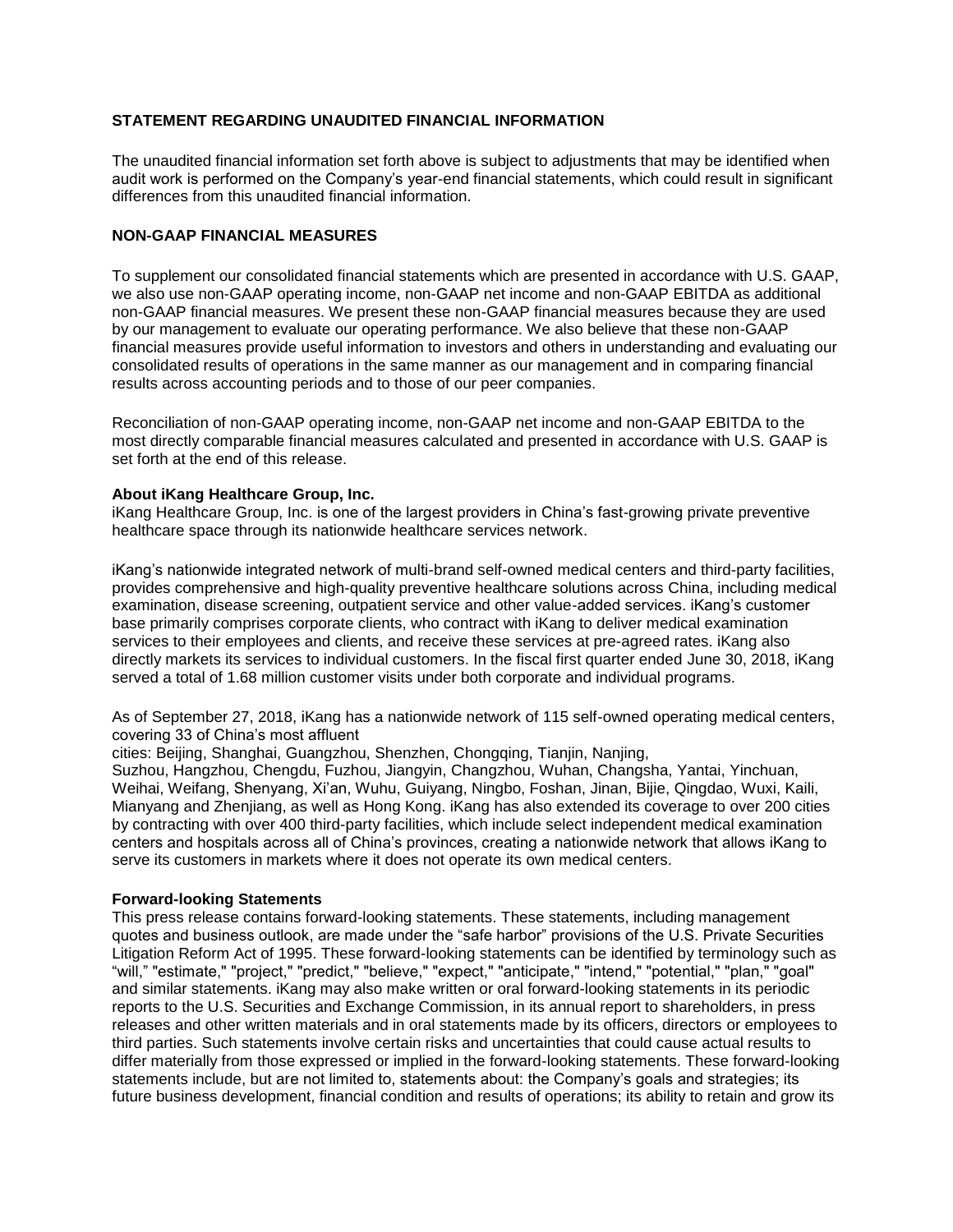customer base and network of medical centers; the growth of, and trends in, the markets for its services in China; the demand for and market acceptance of its brand and services; competition in its industry in China; relevant government policies and regulations relating to the corporate structure, business and industry; fluctuations in general economic and business conditions in China. Further information regarding these and other risks is included in iKang's filing with the Securities and Exchange Commission. iKang undertakes no duty to update any forward-looking statement as a result of new information, future events or otherwise, except as required under applicable law.

## **IR Contact:**

iKang Healthcare Group, Inc. Christy Xie Director of Investor Relations Tel: +86 10 5320 8599 Email: [ir@ikang.com](https://www.globenewswire.com/Tracker?data=Jsa97IjhnaZxsQRiBP1nJc5wIezf1gWyxuZiVTKQbOmAqOiko8-Gn7N6Tp3Q2LWHjNpmoyg88Pt5VblzTxO-mA==) Website: [www.ikanggroup.com](https://www.globenewswire.com/Tracker?data=Du04IK5-FX0pm-KB8pk06P3cuQQqm7sy-2_YJRYgRjCTrt4ewAk0tvD8IRIF6Sz2fweFJVDfCXRgfB_aT4Jmm_Yr_ilWkg6OljSbjLGhj6c=)

**FleishmanHillard** Email: [ikang@fleishman.com](https://www.globenewswire.com/Tracker?data=J_sORrhOXz4WYUuSS9p-wY8BtGr2Zsnvj5GXzOqaTqWObGuBqBL8F3AhpDxwdGtwuD-2GoGzmFWgyjng5bBmiO-GIeyA8_QXMlVqVrHklKE=)

# **IKANG HEALTHCARE GROUP, INC. CONDENSED CONSOLIDATED BALANCE SHEETS (In thousands of US dollars, except share data and per share data) (Unaudited)**

|                                                                                                                                                 | As of<br>March | As of<br>June         |  |
|-------------------------------------------------------------------------------------------------------------------------------------------------|----------------|-----------------------|--|
|                                                                                                                                                 | 31,            | 30,                   |  |
|                                                                                                                                                 | 2018           | 2018                  |  |
| <b>ASSETS</b>                                                                                                                                   |                |                       |  |
| <b>Current assets:</b>                                                                                                                          |                |                       |  |
| Cash and cash equivalents                                                                                                                       | \$62,901       | \$46,388              |  |
| Accounts receivable, net of allowance for doubtful accounts<br>of \$23,142 and \$24,526 as of March 31, 2018 and June 30,<br>2018, respectively | 149,259        | 168,612               |  |
| Inventories                                                                                                                                     | 9,261          | 8,476                 |  |
| Amount due from related parties                                                                                                                 | 7,019          | 7,247                 |  |
| Prepaid expenses and other current assets                                                                                                       | 66,939         | 78,180                |  |
| Total current assets                                                                                                                            |                | \$295,379 \$308,903   |  |
| Property and equipment, net                                                                                                                     |                | $$173,283$ $$165,791$ |  |
| Acquired intangible assets, net                                                                                                                 | 21,993         | 19,398                |  |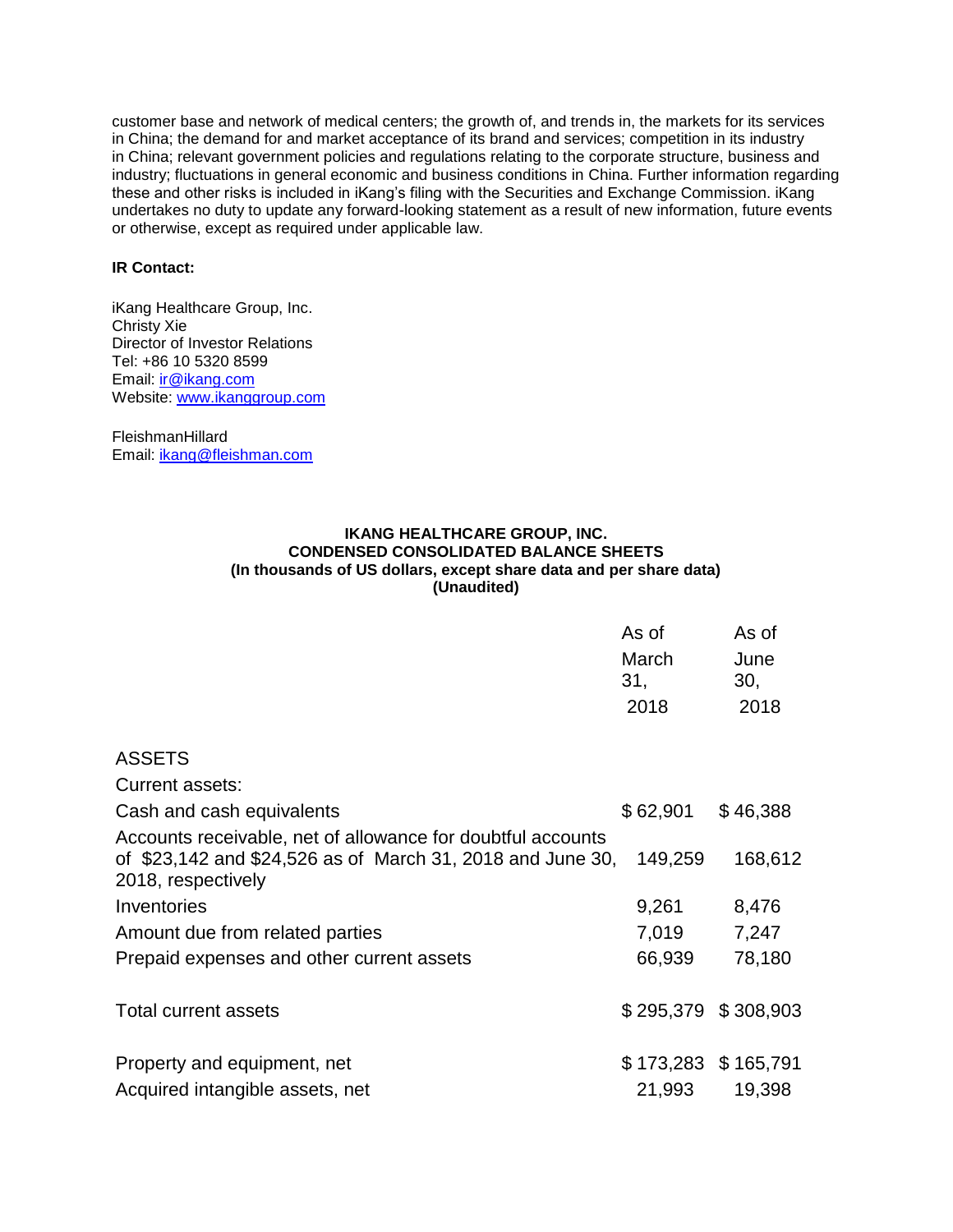| Goodwill<br>Long-term investments<br>Deferred tax assets-non-current<br>Rental deposit and other non-current assets                                                                                                                                                           | 117,995<br>196,816<br>39,380<br>20,309 | 112,461<br>187,589<br>43,770<br>20,174 |
|-------------------------------------------------------------------------------------------------------------------------------------------------------------------------------------------------------------------------------------------------------------------------------|----------------------------------------|----------------------------------------|
| <b>TOTAL ASSETS</b>                                                                                                                                                                                                                                                           |                                        | $$865,155$ $$858,086$                  |
| LIABILITIES, MEZZANINE AND EQUITY<br><b>Current liabilities:</b>                                                                                                                                                                                                              |                                        |                                        |
| Accounts payable (including accounts payable of the<br>consolidated VIEs without recourse to iKang Healthcare<br>Group, Inc. of \$43,840 and \$44,626 as of March 31, 2018<br>and June 30, 2018, respectively)                                                                | \$52,800                               | \$53,933                               |
| Accrued expenses and other current liabilities (including<br>accrued expenses and other current liabilities of the<br>consolidated VIEs without recourse to iKang Healthcare<br>Group, Inc. of \$60,281 and \$59,169 as of March 31, 2018<br>and June 30, 2018, respectively) | 76,586                                 | 77,733                                 |
| Income tax payable (including income tax payable of the<br>consolidated VIEs without recourse to iKang Healthcare<br>Group, Inc. of \$13,523 and \$13,335 as of March 31, 2018<br>and June 30, 2018, respectively)                                                            | 15,579                                 | 15,362                                 |
| Deferred revenues (including deferred revenues of the<br>consolidated VIEs without recourse to iKang Healthcare<br>Group, Inc. of \$87,388 and \$82,790 as of March 31, 2018<br>and June 30, 2018, respectively)                                                              | 95,422                                 | 92,153                                 |
| Amounts due to related parties (including amounts due to<br>related parties of the consolidated VIEs and VIEs'<br>subsidiaries without recourse to iKang Healthcare Group,<br>Inc. of nil and \$3,480 and \$4,713 as of March 31, 2018 and<br>June 30,2018, respectively)     | 3,692                                  | 4,916                                  |
| Short term borrowings (including short term borrowings of<br>the consolidated VIEs without recourse to iKang Healthcare<br>Group, Inc. of \$196,450 and \$191,972 as of March 31, 2018<br>and June 30, 2018, respectively)                                                    | 196,450                                | 191,972                                |
| <b>Total current liabilities</b>                                                                                                                                                                                                                                              |                                        | \$440,529 \$436,069                    |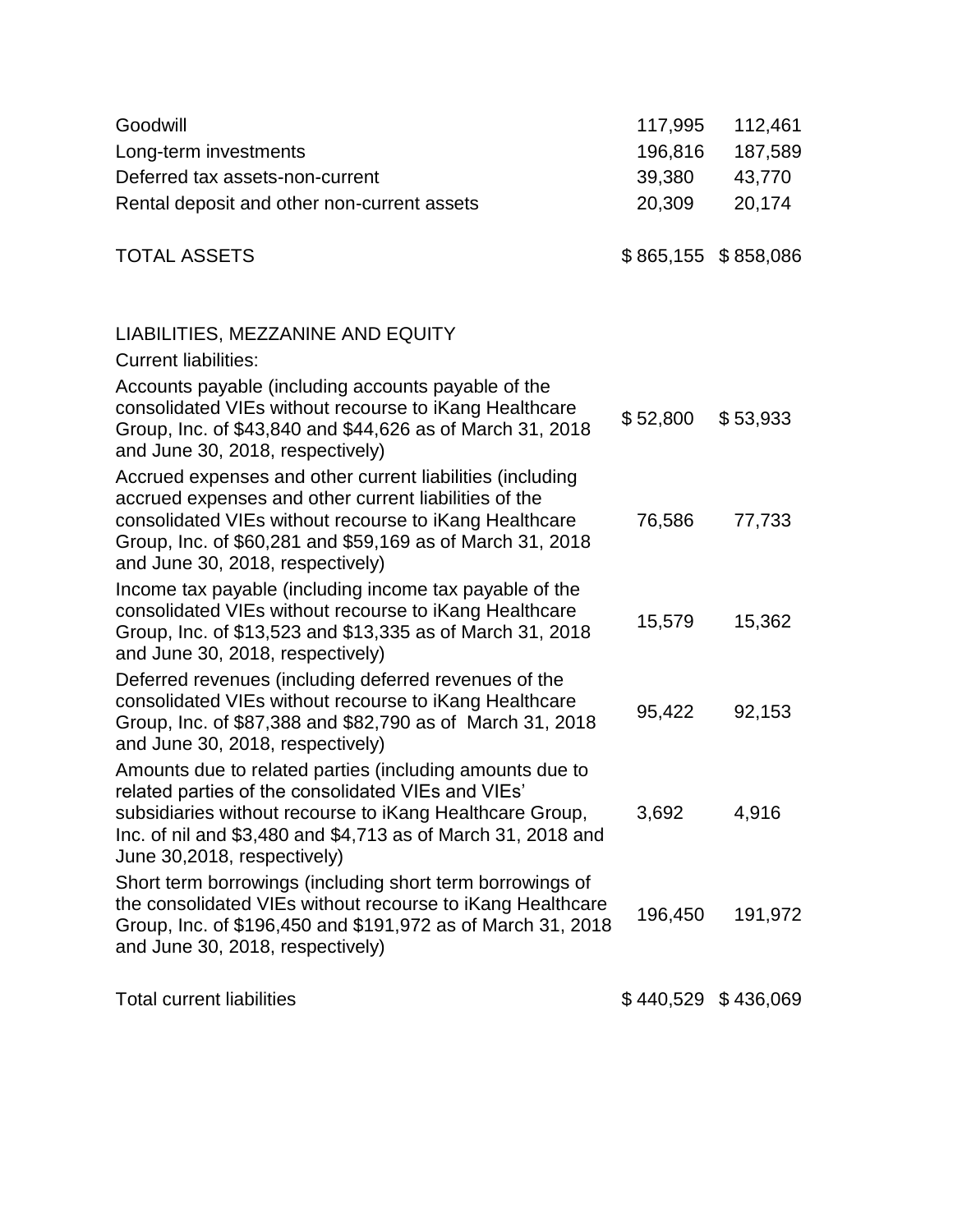## **IKANG HEALTHCARE GROUP, INC. CONDENSED CONSOLIDATED BALANCE SHEETS - continued (In thousands of US dollars, except share data and per share data) (Unaudited)**

|                                                                                                                                                                                                                                                      | As of<br>March<br>31,<br>2018 | As of<br>June<br>31 <sub>1</sub><br>2018 |
|------------------------------------------------------------------------------------------------------------------------------------------------------------------------------------------------------------------------------------------------------|-------------------------------|------------------------------------------|
| Long-term borrowings (including long term borrowings of the<br>consolidated VIEs and VIEs' subsidiaries without recourse to<br>iKang Healthcare Group, Inc. of \$38,884 and \$30,225 as<br>of March 31, 2018 and June 30, 2018, respectively)        | 38,884                        | 30,225                                   |
| Deferred tax liabilities-non-current (including deferred tax<br>liabilities non-current of the consolidated VIEs without recourse<br>to iKang Healthcare Group, Inc. of \$4,944 and \$4,263 as<br>of March 31, 2018 and June 30, 2018, respectively) | 5,917                         | 5,194                                    |
| Deferred revenues - non-current                                                                                                                                                                                                                      |                               | 93                                       |
| Long term payables                                                                                                                                                                                                                                   |                               | 5,419                                    |
| <b>TOTAL LIABILITIES</b>                                                                                                                                                                                                                             |                               | \$485,330 \$477,000                      |
| Equity:                                                                                                                                                                                                                                              |                               |                                          |
| Total iKang Healthcare Group, Inc. shareholders' equity                                                                                                                                                                                              | 355,707                       | 358,451                                  |
| Non-controlling interests                                                                                                                                                                                                                            | 24,118                        | 22,635                                   |
| <b>TOTAL EQUITY</b>                                                                                                                                                                                                                                  |                               | \$379,825 \$381,086                      |
| <b>TOTAL LIABILITIES AND EQUITY</b>                                                                                                                                                                                                                  |                               | \$865,155 \$858,086                      |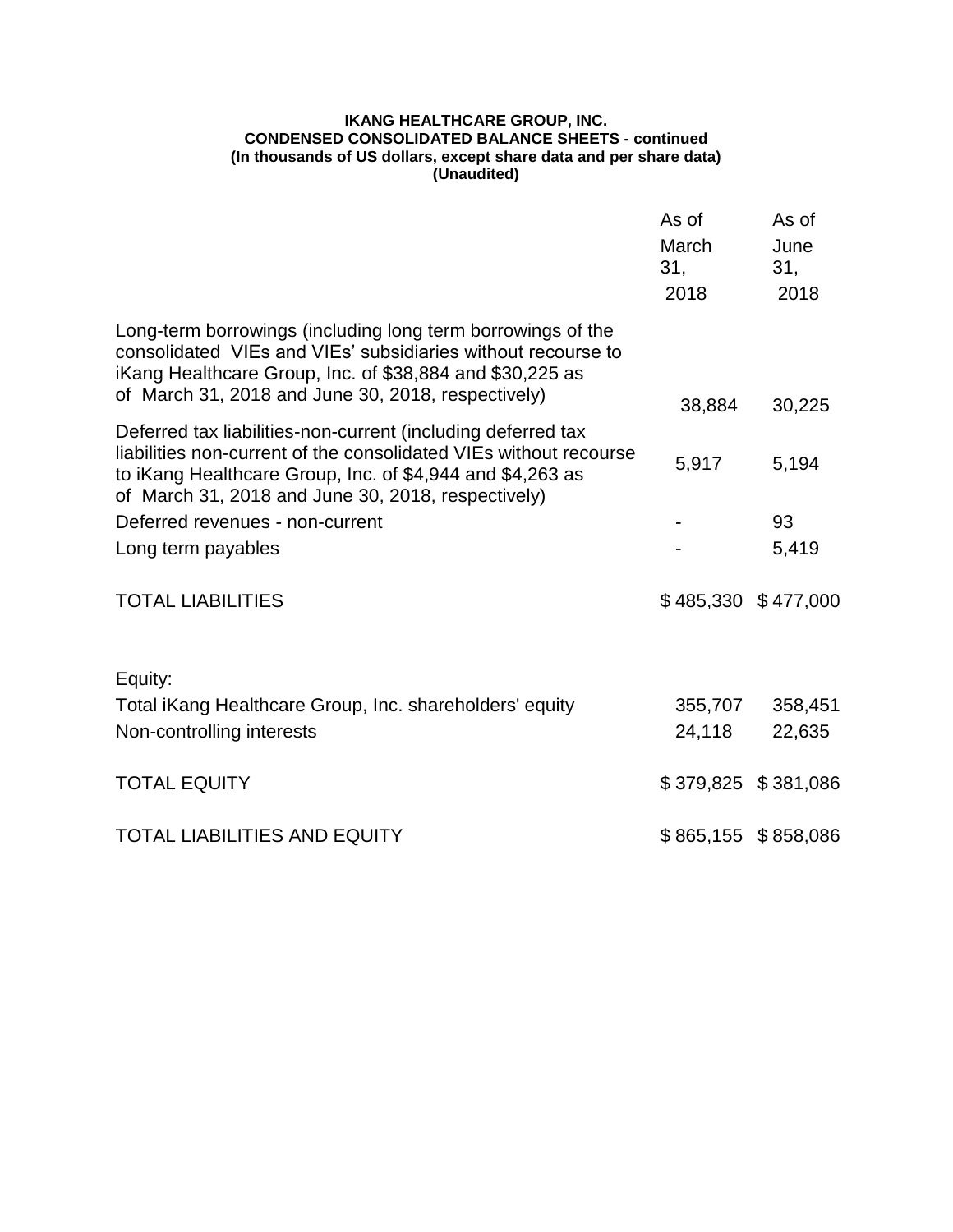## **IKANG HEALTHCARE GROUP, INC. CONDENSED CONSOLIDATED STATEMENTS OF OPERATIONS (In thousands of US dollars, except share data and per share data) (Unaudited)**

|                                                                                   | Three-month periods<br>ended June 30 |           |
|-----------------------------------------------------------------------------------|--------------------------------------|-----------|
|                                                                                   | 2017                                 | 2018      |
| Net revenues                                                                      | \$115,599                            | \$150,237 |
| Cost of revenues                                                                  | 67,236                               | 90,126    |
| Gross profit                                                                      | \$48,363                             | \$60,111  |
| Operating expenses:                                                               |                                      |           |
| Selling and marketing expenses                                                    | \$19,259                             | \$24,323  |
| General and administrative expenses                                               | 19,489                               | 21,039    |
| Research and development expenses                                                 | 706                                  | 782       |
| Total operating expenses                                                          | \$39,454                             | \$46,144  |
| Income from operations                                                            | \$8,909                              | \$13,967  |
| Interest expense                                                                  | 3,089                                | 4,760     |
| Interest income                                                                   | 145                                  | 83        |
| Income before income tax expenses and loss from                                   | \$5,965                              | \$9,290   |
| equity method investments                                                         |                                      |           |
| Income tax expenses                                                               | 1,550                                | 2,333     |
| Loss from equity method investments                                               | (870)                                | (640)     |
| Net income                                                                        | \$3,545                              | \$6,317   |
| Less: Net income attributable to non-controlling interest                         | (31)                                 | 60        |
| Net income attributable to iKang Healthcare Group, Inc. \$3,576                   |                                      | \$6,257   |
| Net income attributable to common shareholders of<br>iKang Healthcare Group, Inc. | \$3,576                              | \$6,257   |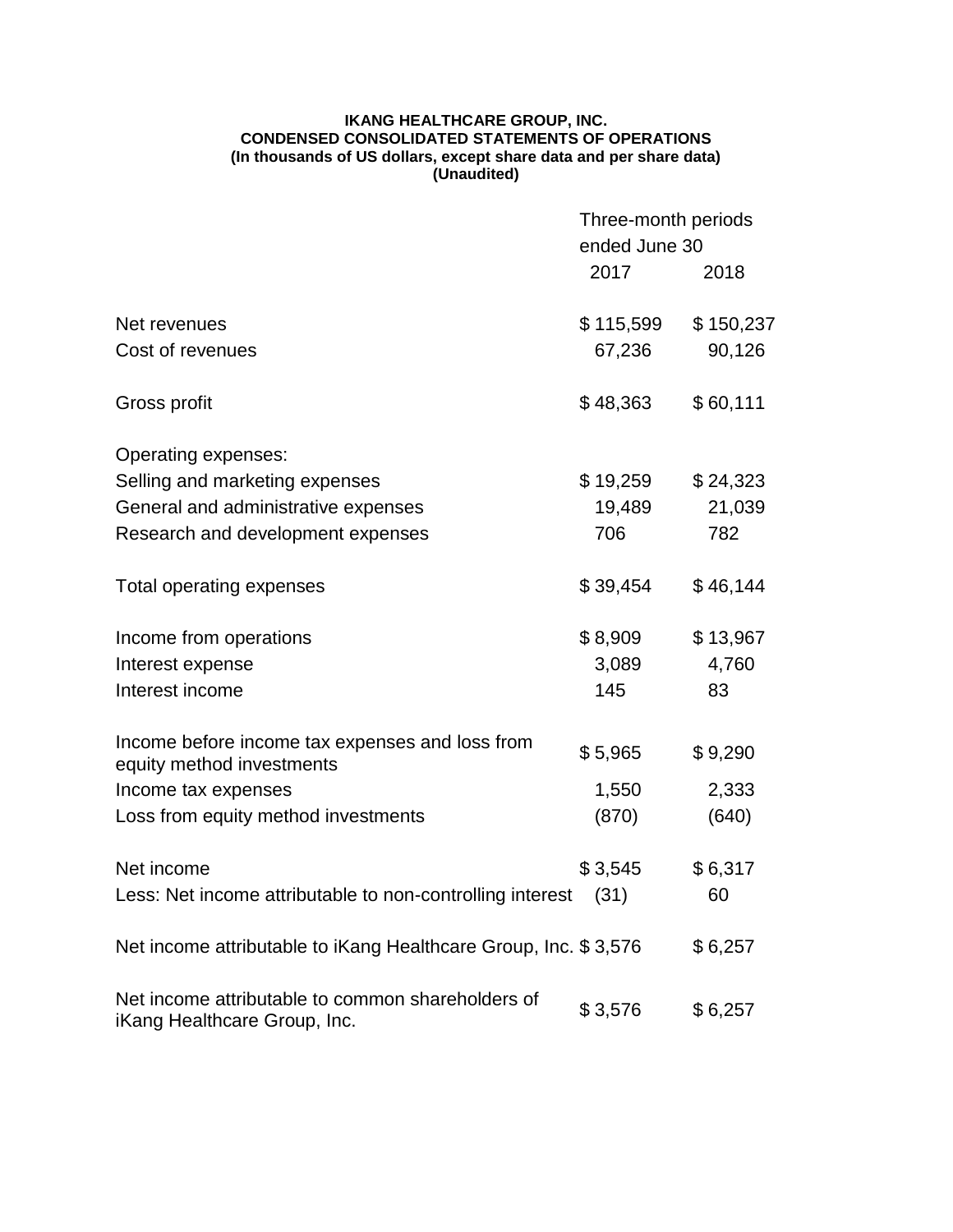| Net income per share attributable to common<br>shareholders of iKang Healthcare Group, Inc. |        |        |
|---------------------------------------------------------------------------------------------|--------|--------|
| <b>Basic</b>                                                                                | \$0.10 | \$0.18 |
| <b>Diluted</b>                                                                              | \$0.10 | \$0.18 |
| Net income per ADS (one common share equals to two<br>ADSs)                                 |        |        |
| <b>Basic</b>                                                                                | \$0.05 | \$0.09 |
| <b>Diluted</b>                                                                              | \$0.05 | \$0.09 |
| Weighted average shares used in calculating net                                             |        |        |

| income per common share |                       |                       |
|-------------------------|-----------------------|-----------------------|
| <b>Basic</b>            | 34,230,899 34,502,979 |                       |
| <b>Diluted</b>          |                       | 34,669,869 35,453,864 |

# **IKANG HEALTHCARE GROUP, INC. RECONCILIATION OF GAAP AND NON-GAAP RESULTS (In thousands of US dollars, except share data and per share data) (Unaudited)**

|                                                                 | Three-month<br>periods<br>ended June 30 |          |
|-----------------------------------------------------------------|-----------------------------------------|----------|
|                                                                 |                                         |          |
|                                                                 | 2017                                    | 2018     |
| Income from operations<br>Add:                                  | \$8,909                                 | \$13,967 |
| Share-based compensation expenses                               | 384                                     | 292      |
| Non-GAAP operating income                                       | \$9,293                                 | \$14,259 |
| Net income attributable to iKang Healthcare Group, Inc.<br>Add: | \$3,576                                 | \$6,257  |
| Share-based compensation expenses                               | 384                                     | 292      |